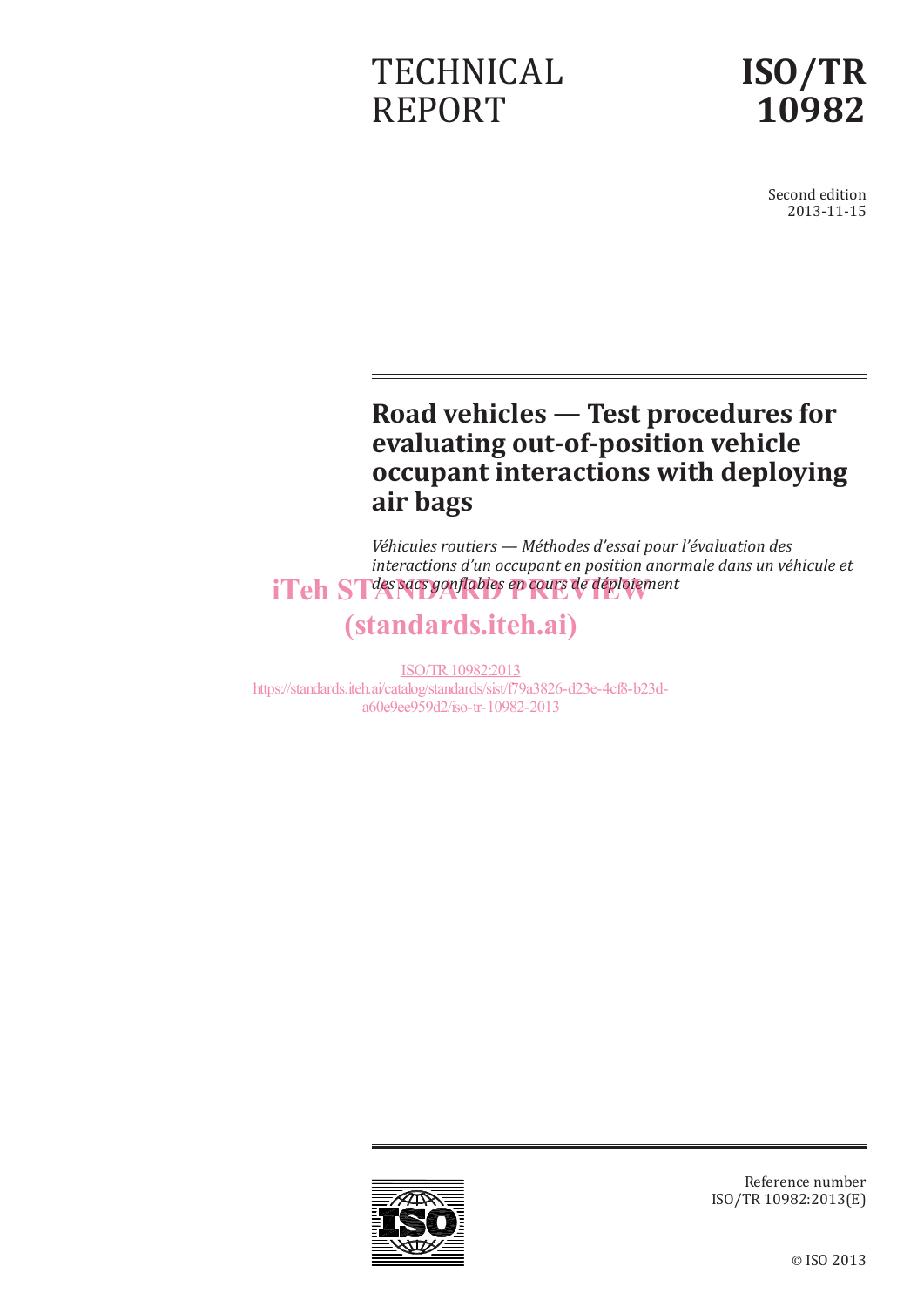# iTeh STANDARD PREVIEW (standards.iteh.ai)

ISO/TR10982:2013 https://standards.iteh.ai/catalog/standards/sist/f79a3826-d23e-4cf8-b23da60e9ee959d2/iso-tr-10982-2013



# **COPYRIGHT PROTECTED DOCUMENT**

© ISO 2013

All rights reserved. Unless otherwise specified, no part of this publication may be reproduced or utilized otherwise in any form or by any means, electronic or mechanical, including photocopying, or posting on the internet or an intranet, without prior written permission. Permission can be requested from either ISO at the address below or ISO's member body in the country of the requester.

ISO copyright office Case postale 56 • CH-1211 Geneva 20 Tel. + 41 22 749 01 11 Fax + 41 22 749 09 47 E-mail copyright@iso.org Web www.iso.org

Published in Switzerland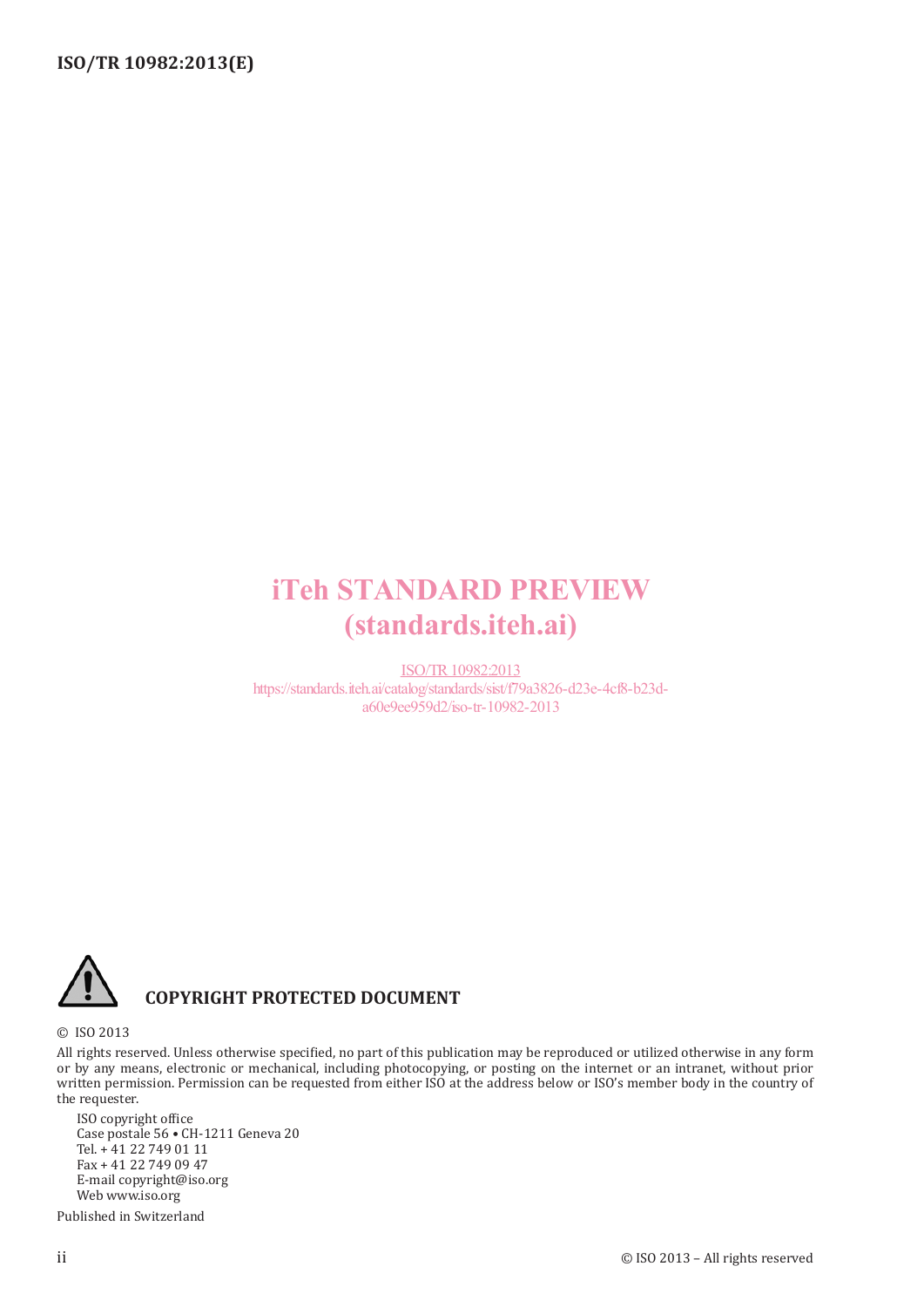| ×<br>I<br>×<br>۰, |
|-------------------|
|-------------------|

| 1 |                                                                                                                                                                                                                                                                  |  |
|---|------------------------------------------------------------------------------------------------------------------------------------------------------------------------------------------------------------------------------------------------------------------|--|
| 2 |                                                                                                                                                                                                                                                                  |  |
| 3 |                                                                                                                                                                                                                                                                  |  |
| 4 | Test drive <b>the contract of the contract of the contract of the contract of the contract of the contract of the contract of the contract of the contract of the contract of the contract of the contract of the contract of th</b><br>4.1<br>4.2<br>4.3<br>4.4 |  |
| 5 | 5.1<br>5.2<br>5.3<br>5.4                                                                                                                                                                                                                                         |  |
| 6 | 6.1<br>6.2<br>6.3                                                                                                                                                                                                                                                |  |
| 7 | 7.2                                                                                                                                                                                                                                                              |  |
| 8 | 8.1<br>8.2<br>8.3<br>8.4<br>8.5                                                                                                                                                                                                                                  |  |
| 9 | 9.1<br>9.2<br>9.3<br>9.4<br>9.5                                                                                                                                                                                                                                  |  |
|   | Bibliography <u>Electron 23</u>                                                                                                                                                                                                                                  |  |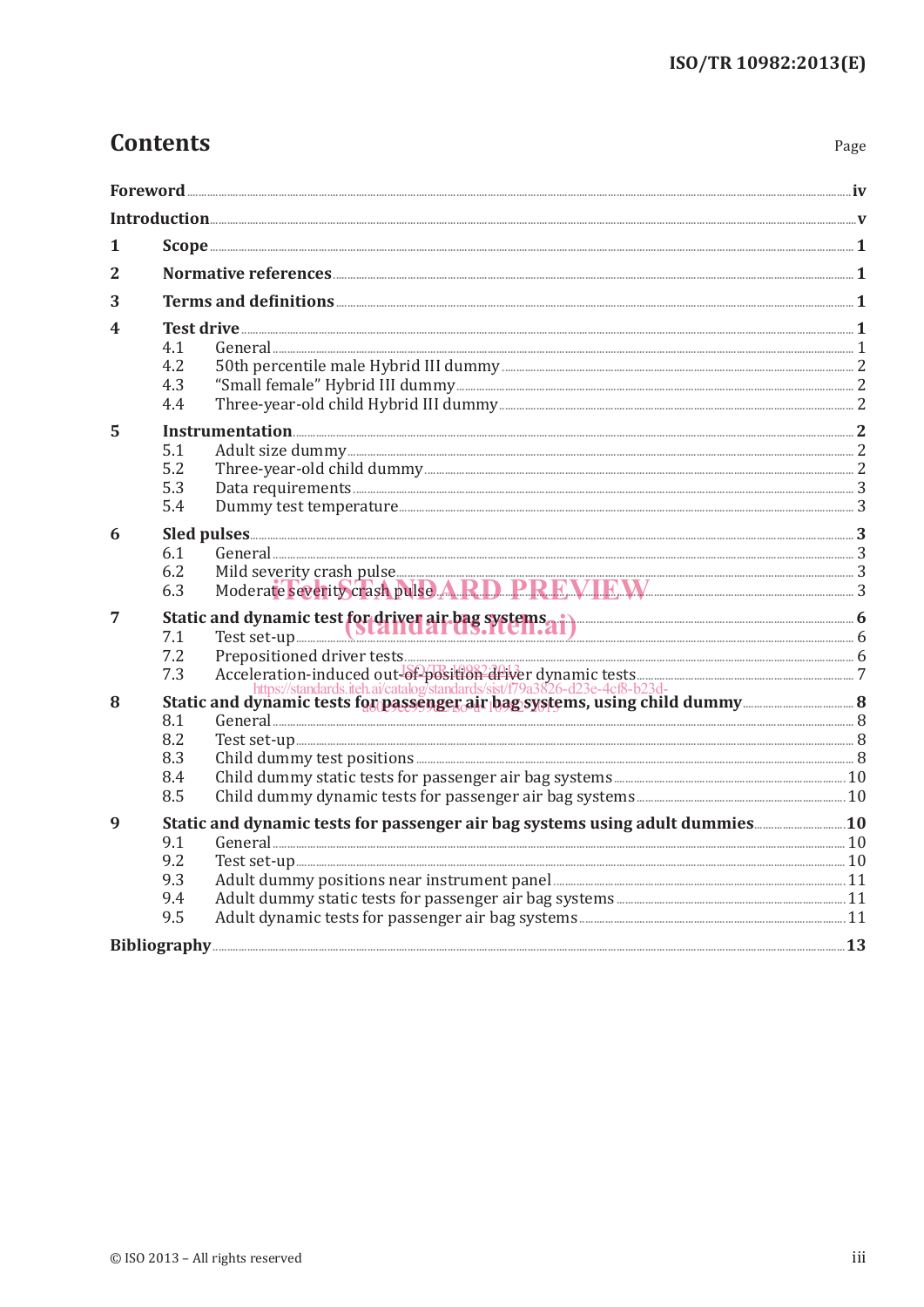# **Foreword**

ISO (the International Organization for Standardization) is a worldwide federation of national standards bodies (ISO member bodies). The work of preparing International Standards is normally carried out through ISO technical committees. Each member body interested in a subject for which a technical committee has been established has the right to be represented on that committee. International organizations, governmental and non-governmental, in liaison with ISO, also take part in the work. ISO collaborates closely with the International Electrotechnical Commission (IEC) on all matters of electrotechnical standardization.

The procedures used to develop this document and those intended for its further maintenance are described in the ISO/IEC Directives, Part 1. In particular the different approval criteria needed for the different types of ISO documents should be noted. This document was drafted in accordance with the editorial rules of the ISO/IEC Directives, Part 2 (see www.iso.org/directives).

Attention is drawn to the possibility that some of the elements of this document may be the subject of patent rights. ISO shall not be held responsible for identifying any or all such patent rights. Details of any patent rights identified during the development of the document will be in the Introduction and/or on the ISO list of patent declarations received (see www.iso.org/patents).

Any trade name used in this document is information given for the convenience of users and does not constitute an endorsement.

For an explanation on the meaning of ISO specific terms and expressions related to conformity assessment, as well as information about ISO's adherence to the WTO principles in the Technical Barriers<br>to Trade (TBT) see the following URL: Foreword - Supplementary information to Trade (TBT) see the following URL: Foreword - Supplementary information

The committee responsible for this document is ISO/TC 22, *Road vehicles*, Subcommittee SC 10, *Impact*  (standards.iteh.ai) *test procedures*.

#### ISO/TR10982:2013

This second edition cancels sand replaces the of rst dedition (HSO/TR 1098211998), which has been technically revised. a60e9ee959d2/iso-tr-10982-2013

Annex A of this Technical Report is for information only.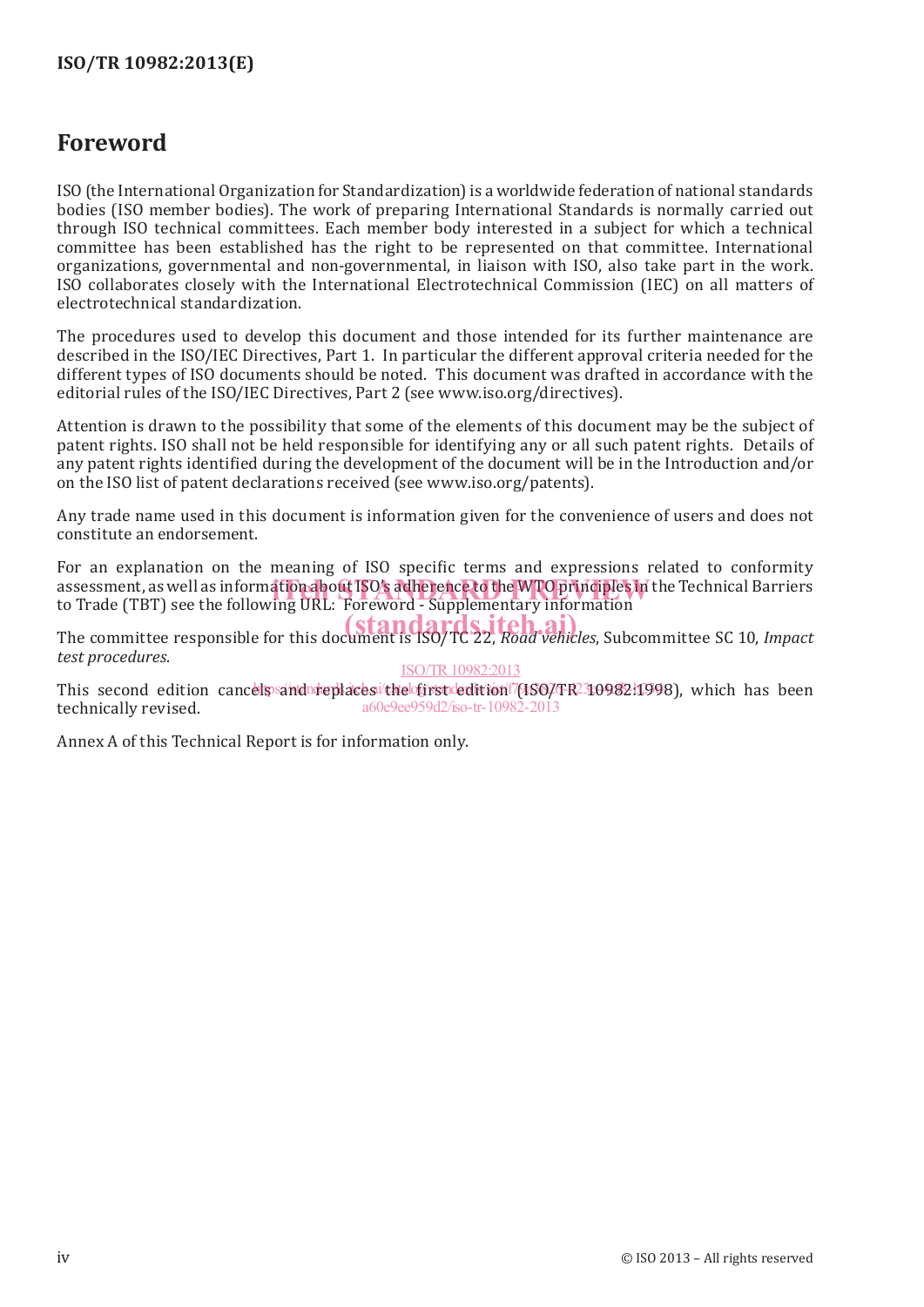# **Introduction**

Although laws concerning the mandatory use of seat belts and child restraints have been enacted in most ISO member countries, surveys and accident statistics indicate that between 10 % and 50 % of front seat occupants involved in accidents had not used these restraint systems. Most, if not all, new vehicles marketed with air bags in ISO member countries specify that the air bag is supplemental to the existing belt/child seat restraint systems. However, front seat occupants may not comply with manufacturer's recommendations and laws. Hence, they may be near or against deploying driver and/or passenger air bag modules during collisions. Some data indicate that small, unrestrained children may get into such positions due to voluntary precrash riding positions[1] and/or due to preimpact braking and/or collision forces.[2] These factors may also cause some adults to be near the air bag modules, but preimpact braking is likely to have less effect on adults.

During the inflation process, an air bag generates a considerable amount of kinetic energy and as a result substantial forces can be developed between the deploying air bag and the out-of-position occupant. Accident data and laboratory test results[4][9] have indicated that these forces could cause injuries to the head, neck, thorax, abdomen and legs.

Both mild and moderate severity crash pulses are described in this Technical Report. These pulses represent general deceleration-time histories. The mild severity crash pulse is near the threshold of many air bag deployments and represents a frequent accident event. This pulse can be used for child testing, since they are more likely than adults to be near the air bag modules in threshold deployment collisions. Since preimpact braking has much less of an effect on adults, the moderate severity crash pulse can be used for adult testing. These described pulses or other vehicle-specific pulses may be used.<br>This Technical Davant described the may be approximately assumed in the specific pulses may be used.

This Technical Report describes the more common interactions, recognizing that the range of possible This Technical Report describes the more common interactions,<br>interactions is essentially limitlesstandards.iteh.ai)

This document is published as a Technical Report, rather than as an International Standard, because of the general inexperience in air bag testing and lack of real-world accident data correlation. When sufficient real-world data are available and/or there is sufficient testing experience, it may be appropriate to develop an International Standard. ISO/TR 10982:2013 https://standards.iteh.ai/catalog/standards/sist/f79a3826-d23e-4cf8-b23da60e9ee959d2/iso-tr-10982-2013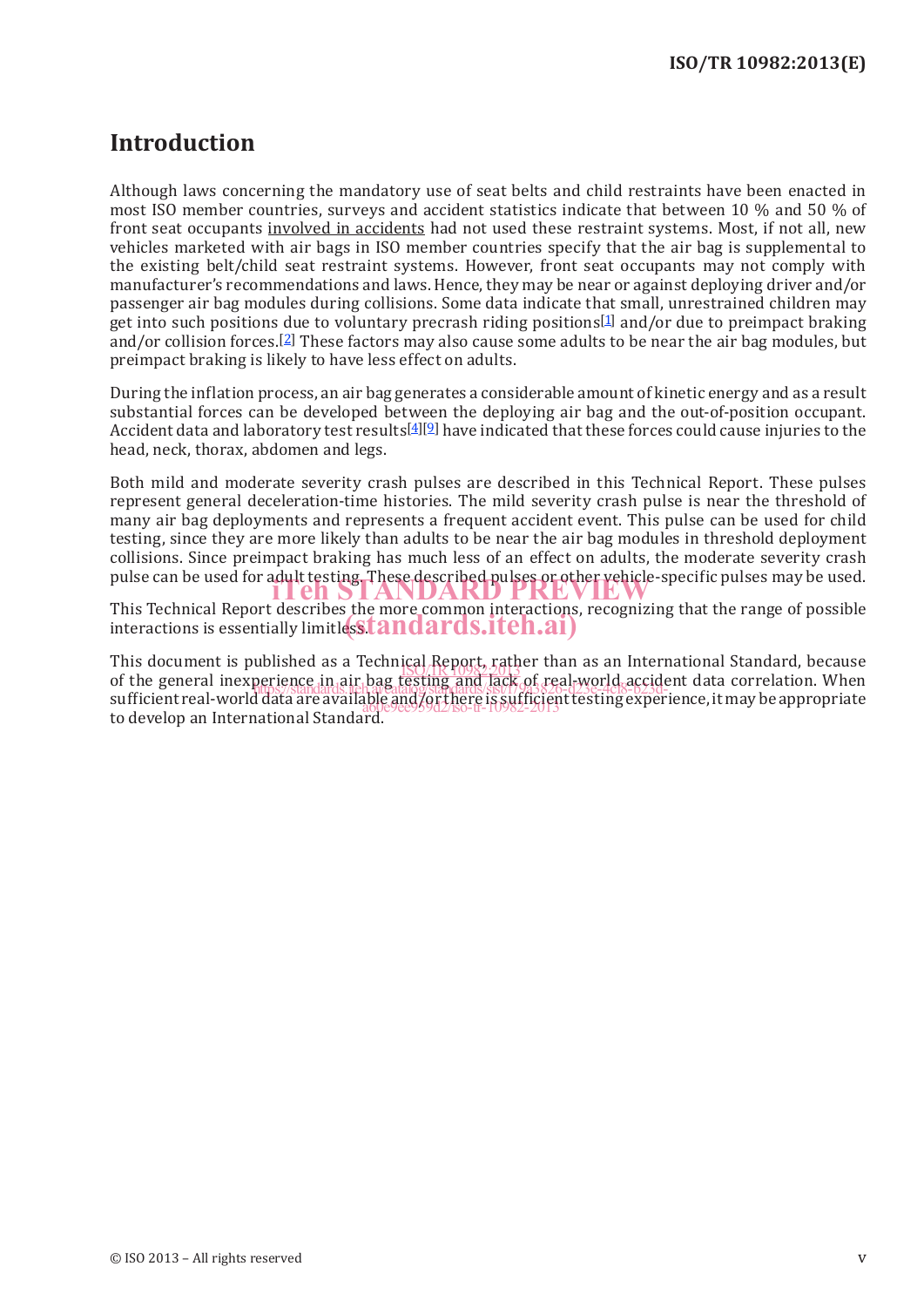# iTeh STANDARD PREVIEW (standards.iteh.ai)

ISO/TR10982:2013 https://standards.iteh.ai/catalog/standards/sist/f79a3826-d23e-4cf8-b23da60e9ee959d2/iso-tr-10982-2013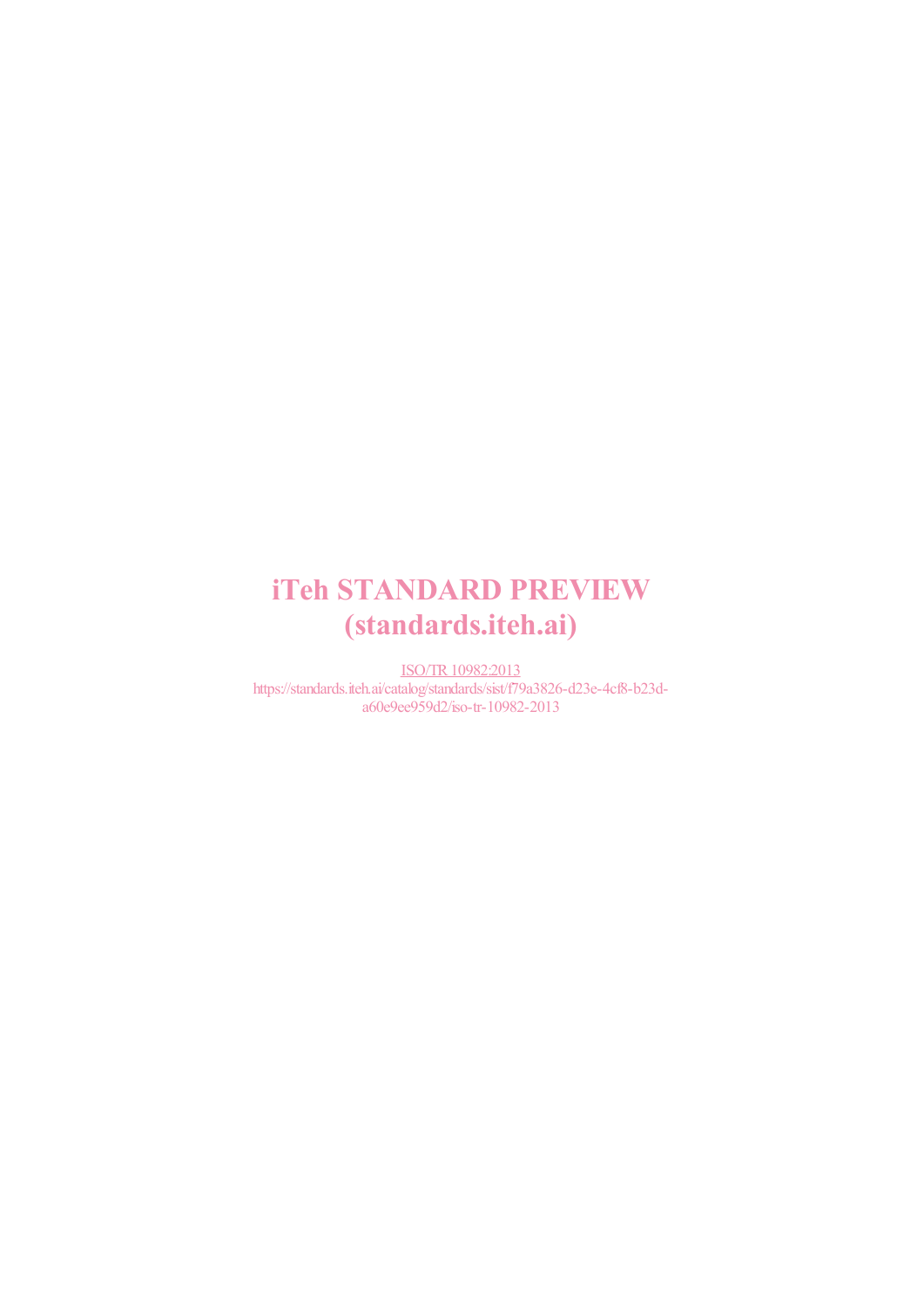# **Road vehicles — Test procedures for evaluating out-ofposition vehicle occupant interactions with deploying air bags**

# **1 Scope**

This Technical Report outlines a number of test procedures that can be used for investigating the interactions that could occur between the deploying air bag and the occupant who is near the module at the time of deployment. Static and dynamic tests to investigate both driver and passenger systems are described. Comparative evaluation of the designs can be conducted using static tests. Favourable systems may be evaluated, if deemed necessary, by appropriate dynamic tests.

Children and infants restrained in child or infants seats are the subject of another Technical Report.[20]

# **2 Normative references**

The following documents, in whole or in part, are normatively referenced in this document and are indispensable for its application. For dated references, only the edition cited applies. For undated references, the latest edition of the referenced document (including any amendments) applies.

ISO 6487:2012, *Road vehicles — Measurement techniques in impact tests — Instrumentation* (standards.iteh.ai)

SAE J211, *Part-1 Instrumentation for impact test*

ISO/TR10982:2013

dards.iteh.ai/catalog/standards/sist/f79a3826-d23e-4cf8-b23d-

**3 Terms and definitions** a60e9ee959d2/iso-tr-10982-2013

For the purposes of this document, the following definitions apply.

#### **3.1**

#### **passenger air bag module location**

<low mounted> rearward deploying module location in the area of the instrument panel, normally used for knee bolsters

#### **3.2**

#### **passenger air bag module location**

<mid mounted> rearward deploying module location above the knee bolster area in the instrument panel

#### **3.3**

#### **passenger air bag module location**

<top mounted>air bag system that deploys through the top surface of the instrument panel

#### **3.4**

#### **out-of-position occupant**

vehicle occupant who is near the air bag module at the time of deployment

## **4 Test drive**

## **4.1 General**

Two sizes of adult dummies and one child size dummy are available for out-of-position occupant investigations. It is suggested that the adult dummies be equipped with an optional neck cover to give a more humanlike shape to the neck and neck-head junction.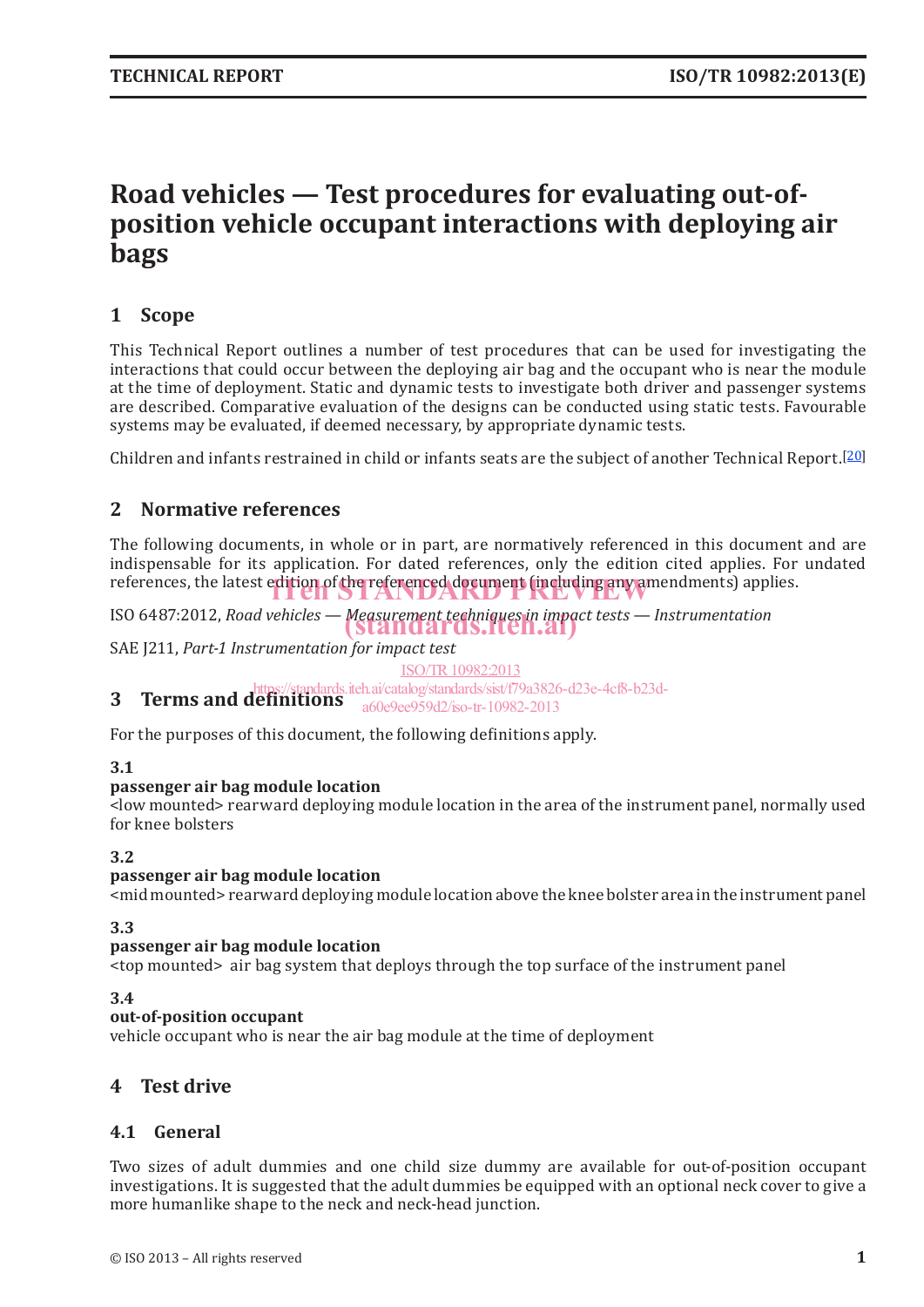# **4.2 50th percentile male Hybrid III dummy**

This dummy is specified in FMVSS part 572, subpart E.

## **4.3 "Small female" Hybrid III dummy**

The small female dummy is a scaled-down version of the Hybrid III 50th percentile male dummy. The size, shape, response and measurement capability were defined by a task force of the SAE Human Biomechanics and Simulation Standards Committee.[11] This dummy is specified in FMVSS part 572, subpart O.

## **4.4 Three-year-old child Hybrid III dummy**

This dummy was developed for passenger air bag testing[12] by a task force of the SAE Human Biomechanics and Simulation Standards Committee and is commercially available. This dummy is specified in FMVSS part 572, subpart P.

## **5 Instrumentation**

## **5.1 Adult size dummy**

Measurements that can be made or calculated using these test devices are listed below:

- facial forces;<sup>[19]</sup>
- denarion Contains and Contains the Container of the Channels of STANDARD PREVIEW
- head angular acceleration in sagittal place (at least one channel for an extra linear accelerometer);
- upper neck (C-1: occipital condyles) forces <u>and moments (si</u>x channels);
- https://standards.iteh.ai/catalog/standards/sist/f79a3826-d23e-4cf8-b23d-
- $-$  lower neck (C-7, T-1) forces and moments (six channels); $_{0.982-2013}$
- chest triaxial acceleration (three channels);
- mid-sternum to thoracic spine deflection (one channel);
- mid-sternum acceleration (one channel);
- upper and lower ribcage deflection<sup>1</sup> (five channels);
- lower thoracic spine (T-12) forces and moments<sup>2)</sup> (five to six channels);
- pelvis triaxial acceleration (three channels);
- for systems using inflatable knee restraints, the full spectrum of Hybrid III multi-channel femur and tibia load cells and knee displacement transducers can be used to measure leg loading.

# **5.2 Three-year-old child dummy**

Measurements that can be made or calculated using the child dummy are listed below:

- head triaxial acceleration (three channels):
- head angular acceleration in sagittal plane (at least one channel for an extra linear accelerometer);
- upper neck  $(C-1)$  forces and moments (six channels);

<sup>1)</sup> Instrumentation for measurements is being developed and is expected to be available for both dummies at a later date.

<sup>2)</sup> Only available for the small female.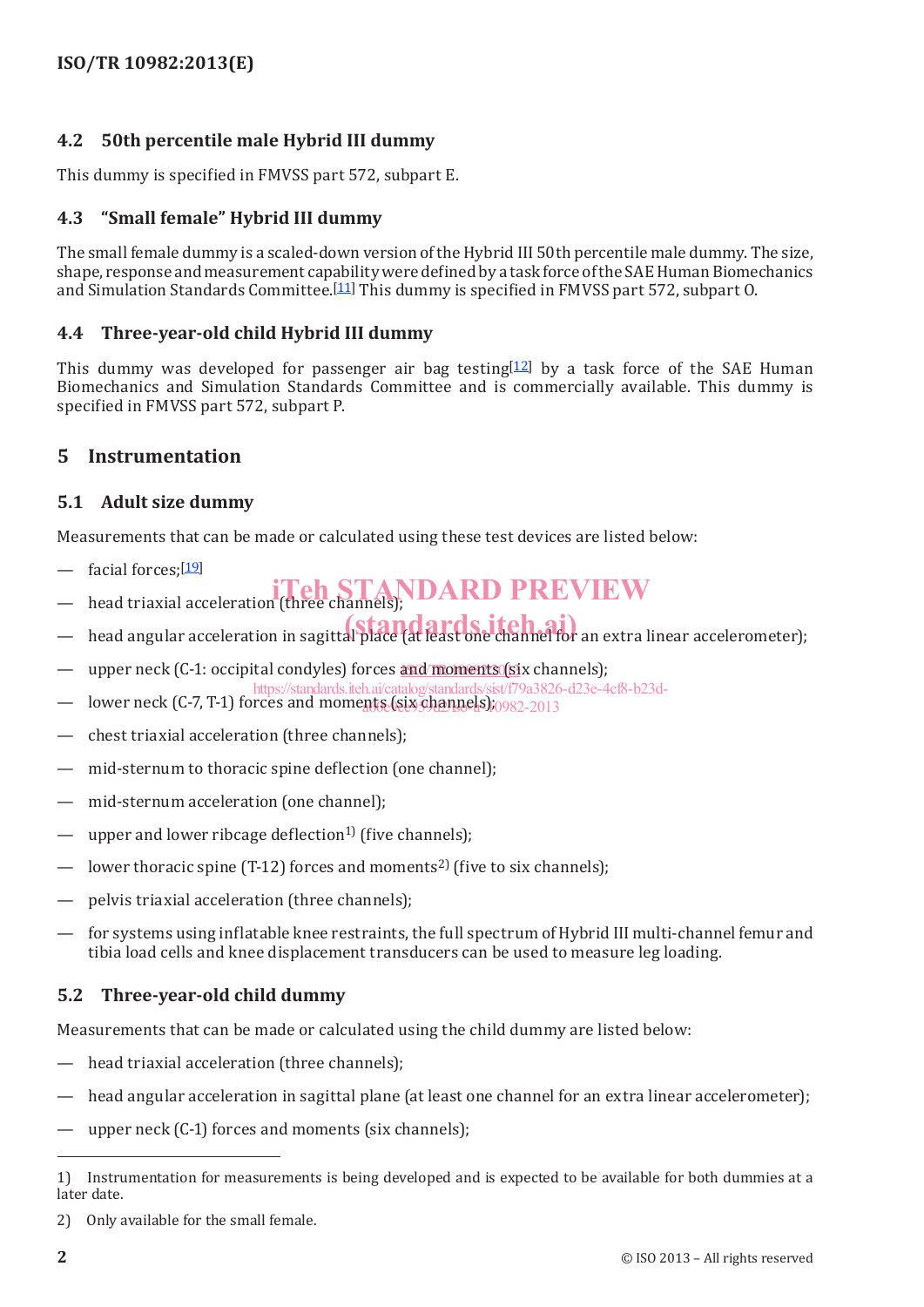- lower neck (C-1/T-1) forces and moments (six channels);
- shoulder forces (*Fx*, *Fz*; four channels);
- $-$  sternal acceleration  $(a_x; two channels);$
- sternal deflection (one channel);
- spine triaxial accelerations (T-1, T-4, T-12; nine channels);
- lumbar forces and moments (six channels);
- pubic forces (*Fx*, *Fz*; two channels);
- pelvis triaxial acceleration (three channels).

## **5.3 Data requirements**

All measurements should be recorded and filtered according to ISO 6487 and SAE J211 for body regions. These measurements should be continuous functions of time so other quantities, such as those found in references[<mark>8],[9],[13]-[17</mark>] may be derived.

## **5.4 Dummy test temperature**

The test dummy temperature should be within the range of 20,6 °C to 22,2 °C (69 °F to 72 °F) at a relative humidity of 10 % to 70 % after a soak period of at least four hours prior to its application in a test.

# **6 Sled pulses**

# (standards.iteh.ai)

#### ISO/TR10982:2013

**6.1 General** https://standards.iteh.ai/catalog/standards/sist/f79a3826-d23e-4cf8-b23d-

Mild severity and moderate severity crash pulses are defined in 6.2 and 6.3. The out-of-position child may be exposed to a pulse similar to the mild severity crash pulse since collisions of similar severity occur most often, and preimpact braking will cause the child to be out-of-position more often than the collision dynamics.

## **6.2 Mild severity crash pulse**

This pulse is a half sine type with a peak acceleration occurring near the centre of the time duration of  $(8 \pm 1)g^{3}$  between 40 ms to 100 ms, a velocity change of  $(27 \pm 2)$  km/h, and a  $(150 \pm 5)$  ms pulse duration. Typical acceleration-time and velocity-time curves, and nominal acceleration are shown in Figures 1 and 2.

#### **6.3 Moderate severity crash pulse**

This pulse is a half sine type with a peak acceleration occurring near the centre of the time duration of  $(13 \pm 1)q$  between 40 ms to 80 ms, a velocity change of  $(29 \pm 2)$  km/h, and a  $(110 \pm 5)$  ms pulse duration. Typical acceleration-time and velocity-time curves, and nominal acceleration are shown in Figures 3 and  $\frac{4}{5}$ .

<sup>3)</sup>  $q = 9,80665 \text{ m/s}^2$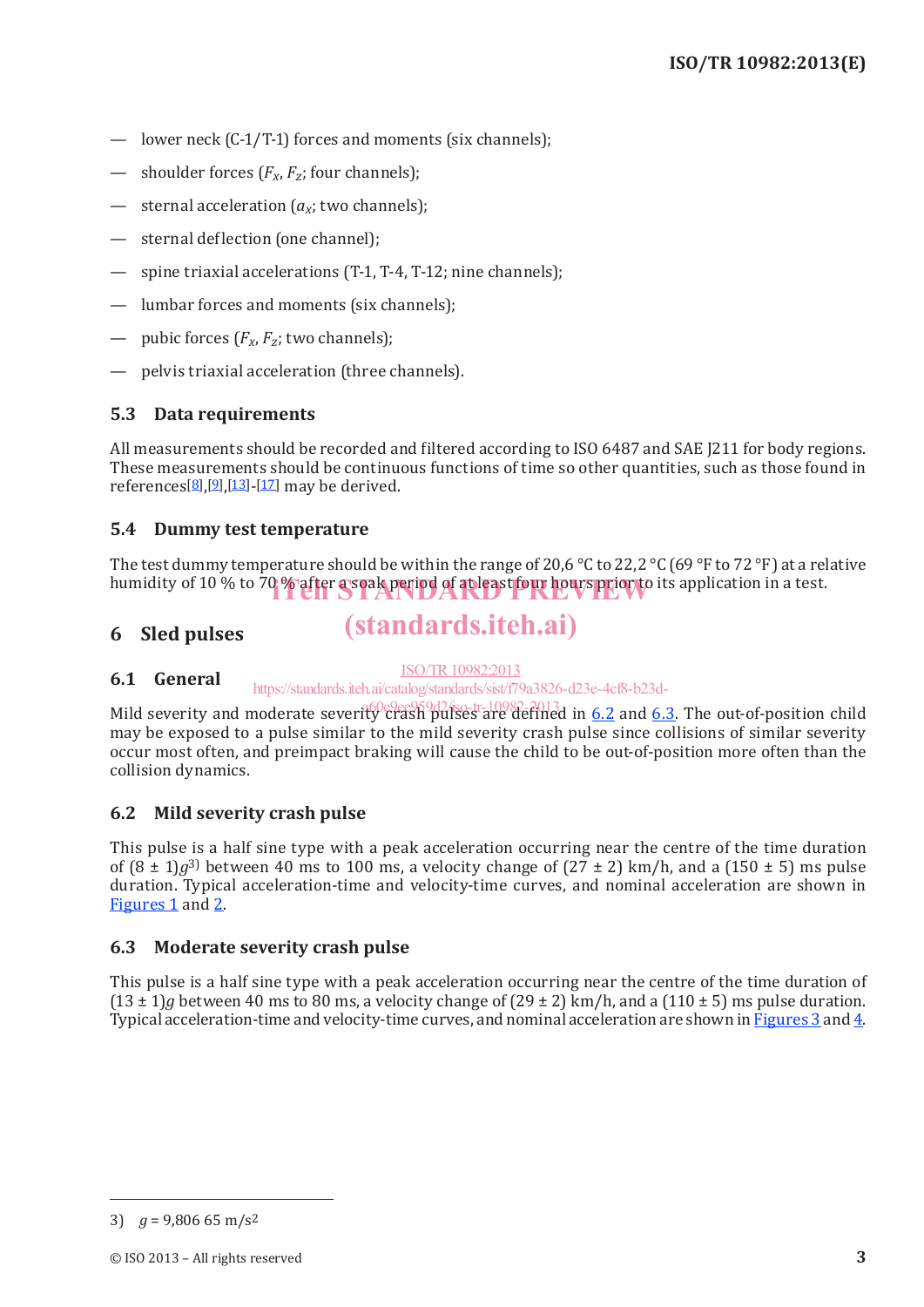